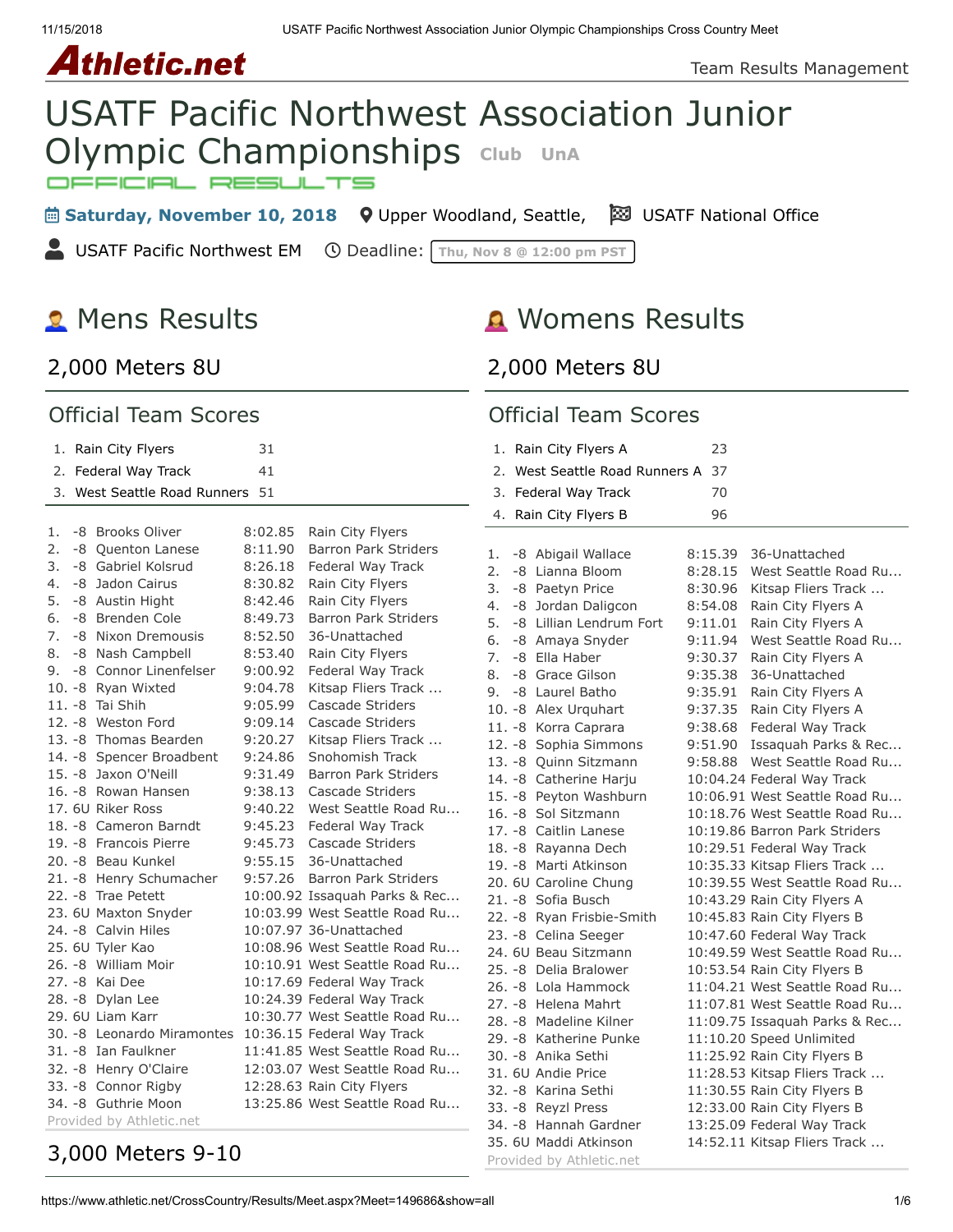#### Official Team Scores

| 1. Rain City Flyers A          | 25  |  |
|--------------------------------|-----|--|
| 2. Cascade Striders A          | 41  |  |
| 3. Federal Way Track           | 76  |  |
| 4. West Seattle Road Runners A | 99  |  |
| 5. Cascade Striders B          | 140 |  |

| 1. | 10 Hudson Wallace           | 11:34.28 36-Unattached        |
|----|-----------------------------|-------------------------------|
| 2. | 10 Quinten Brooks           | 11:51.84 Speed Unlimited      |
| 3. | 10 Henry Herb               | 11:57.18 Rain City Flyers A   |
| 4. | 10 Ethan Urquhart           | 12:03.91 Rain City Flyers A   |
| 5. | 10 Camden Kiefer            | 12:27.95 Rain City Flyers A   |
| 6. | 10 Davis Kelsey             | 12:30.77 Cascade Striders A   |
| 7. | 10 Jaxon Sheffield          | 12:32.90 Cascade Striders A   |
| 8. | 10 Filip Cizek              | 12:37.45 Issaquah Parks & Rec |
| 9. | 10 David Grice              | 12:40.71 36-Unattached        |
|    | 10. 10 Luke Atchley         | 12:42.47 Kitsap Fliers Track  |
|    | 11. 10 Luke Allen           | 12:42.98 Cascade Striders A   |
|    | 12. 10 Spencer Ballard      | 12:51.90 Federal Way Track    |
|    | 13. 10 Alejandro Miramontes | 12:54.86 Federal Way Track    |
|    | 14. 10 John Herb Jr         | 12:58.97 Rain City Flyers A   |
|    | 15. 10 Benjamin Kauppila    | 12:59.29 Rain City Flyers A   |
|    | 16. 10 Rodrigo Montano      | 13:04.66 Cascade Striders A   |
|    | 17. 10 Chase Stancik        | 13:07.74 West Seattle Road Ru |
|    | 18. 10 Cash Nowicki         | 13:09.62 West Seattle Road Ru |
|    | 19. 10 Evan Jakubek         | 13:10.14 Rain City Flyers A   |
|    | 20. 10 Wesley Stevick       | 13:11.65 Barron Park Striders |
|    | 21. 10 Tamir Stern          | 13:12.59 Cascade Striders A   |
|    | 22. 10 Huston Campbell      | 13:21.82 Rain City Flyers A   |
|    | 23. 10 Tate Broadbent       | 13:24.51 Snohomish Track      |
|    | 24. 10 William Jackson      | 13:24.77 Rain City Flyers A   |
|    | 25. 10 Thomas Ryan          | 13:33.04 Cascade Striders A   |
|    | 26. 10 Nick Jackson         | 13:34.74 West Seattle Road Ru |
|    | 27. 10 Dylan Zehr           | 13:36.61 Federal Way Track    |
|    | 28. 10 William Leonard      | 13:40.48 Cascade Striders A   |
|    | 29. 10 Adam Butterfield     | 13:47.91 Barron Park Striders |
|    | 30. 10 Caleb McAdams        | 13:49.86 Rain City Flyers B   |
|    | 31. 10 Joshua Grice         | 13:50.26 36-Unattached        |
|    | 32. 10 Hawker Nostrom       | 13:51.74 Federal Way Track    |
|    | 33. 10 Tucker Punke         | 13:56.87 Speed Unlimited      |
|    | 34. 10 Chance Mason         | 13:58.30 West Seattle Road Ru |
|    | 35. 10 Nicholas Wittmann    | 14:09.13 Rain City Flyers B   |
|    | 36. 10 Mobius Williamson    | 14:14.02 Issaquah Parks & Rec |
|    | 37. 10 Graeme Maclean       | 14:20.58 Cascade Striders B   |
|    | 38, 10 Nathaniel Ike        | 14:23.63 Federal Way Track    |
|    | 39. 10 Ryan Dura            | 14:24.85 Barron Park Striders |
|    | 40. 10 Calvin Forsberg      | 14:34.76 Cascade Striders A   |
|    | 41. 10 Raphael Jeannerod    | 14:40.84 Cascade Striders B   |
|    | 42. 10 Caleb Shakespeare    | 14:42.06 Federal Way Track    |
|    | 43. 10 Tymur Zinchuk        | 14:42.96 Speed Unlimited      |
|    | 44. 10 Boden Hammerstad     | 14:46.72 West Seattle Road Ru |
|    | 45. 10 William Schumacher   | 14:50.37 Barron Park Striders |
|    | 46. 10 Case Van Niel        | 14:53.28 Rain City Flyers B   |
|    | 47. 10 Aaron Shepherd       | 14:59.67 Issaquah Parks & Rec |
|    | 48. 10 Jude Papineau        | 15:04.21 West Seattle Road Ru |
|    |                             |                               |
|    | 49. 10 Tianyi Xie           | 15:13.89 Speed Unlimited      |
|    | 50. 10 Marcelo Slye         | 15:15.04 West Seattle Road Ru |
|    | 51. 10 Edmund Faulkner      | 15:16.36 West Seattle Road Ru |
|    | 52. 10 Jack Miyakawa        | 15:21.93 Issaquah Parks & Rec |
|    | 53. 10 Srivas Kandukuri     | 15:38.99 Cascade Striders B   |
|    | 54. 10 Milo Legros Jr       | 15:44.16 Cascade Striders B   |
|    | 55. 10 Milo Manca           | 15:51.64 Rain City Flyers B   |

# [3,000 Meters 9-10](https://www.athletic.net/CrossCountry/meet/149686/results/621337)

#### Official Team Scores

| 1. Federal Way Track                | 54  |
|-------------------------------------|-----|
| 2. Rain City Flyers A               | 56  |
| 3. West Seattle Road Runners A      | 75  |
| 4. Cascade Striders                 | 77  |
| 5. Issaguah Parks & Rec Gliders 113 |     |
| 6. Sonic Boom Running               | 128 |

1. 10 Corinne Hudders 12:55.34 Rain City Flyers A 2. 10 Ava Gavora 13:01.88 Whisper Running 3. 10 Netra Anand 13:04.98 Cascade Striders 4. 10 McKenzi Berwick 13:08.80 South Hill Running 5. 10 Vala Borgelt 13:13.21 Sonic Boom Running 6. 10 Flora Lovejoy 13:18.06 Rain City Flyers A 7. 10 Weijia Wu 13:19.99 Cascade Striders 8. 10 Ariel Katsel 13:28.38 South Hill Running 9. 10 Lucy Minnig 13:33.60 36-Unattached 10. 10 Gemma Caprara 13:37.33 Federal Way Track 11. 10 Addison Washburn 13:39.07 West Seattle Road Ru... 12. 10 Piper Russell 13:40.36 Federal Way Track 13. 10 Jasmine Johnson 13:45.70 Federal Way Track 14. 10 Ida Bralower 13:46.13 Rain City Flyers A 15. 10 Ella Hansen 13:47.14 Cascade Striders 16. 10 Aaliyah Narciso 13:50.81 Whisper Running 17. 10 Lorelei Geldien 13:52.01 Issaquah Parks & Rec... 18. 10 Clara Michael 14:02.71 Issaquah Parks & Rec... 19. 10 Lily Rodero 14:04.83 West Seattle Road Ru... 20. 10 Taitum Couch 14:11.84 Federal Way Track 21. 10 Makenzie Foree 14:17.98 Federal Way Track 22. 10 Maddie Chung 14:26.55 West Seattle Road Ru... 23. 10 Macy Powell 14:26.91 West Seattle Road Ru... 24. 10 Elena Latterell 14:27.76 West Seattle Road Ru... 25. 10 Anna Haber 14:39.09 Rain City Flyers A 26. 10 Isabelle Osborn 14:41.27 Rain City Flyers A 27. 10 Anastasia Corner 14:42.09 West Seattle Road Ru... 28. 10 Sydney Herzog 14:42.92 Rain City Flyers A 29. 10 Myllenia Seeger 14:48.17 Federal Way Track 30. 10 Isabel Whitaker 14:48.59 Sonic Boom Running 31. 10 Taylor Heesacker 14:53.10 Issaquah Parks & Rec... 32. 10 Lincoln Sitzmann 14:54.22 West Seattle Road Ru... 33. 10 Cailin Ross 14:57.95 West Seattle Road Ru... 34. 10 Emily Alexander 15:00.40 Cascade Striders 35. 10 Angelica Massino 15:07.25 Issaquah Parks & Rec... 36. 10 Clare Lanese 15:08.15 Barron Park Striders 37. 10 Kaarin Weedon 15:10.25 Sonic Boom Running 38. 10 Dahlia Parekh 15:24.28 Cascade Striders 39. 10 Sonya Carter 15:30.07 Rain City Flyers A 40. 10 Morgan Eggleston 15:36.84 Issaquah Parks & Rec... 41. 10 Meredith Geiger 15:42.75 Rain City Flyers A 42. 10 Sydney Davis 15:43.11 Sonic Boom Running 43. 10 Abigail Harding 15:45.08 South Hill Running 44. 10 Manisha Manogaran 15:50.93 Cascade Striders 45. 10 Aidylein Dahlke 15:56.09 Sonic Boom Running 46. 10 Jessica Schlumpf 16:10.07 Federal Way Track 47. 10 Violet Carrel 16:17.18 Cascade Striders 48. 10 Greta Leonard 16:38.45 Federal Way Track 49. 10 Mia McDonald 16:43.56 Cascade Striders 50. 10 Hayden Perea 16:46.23 Issaquah Parks & Rec...

51. 10 Talia Trupin 16:55.17 Rain City Flyers B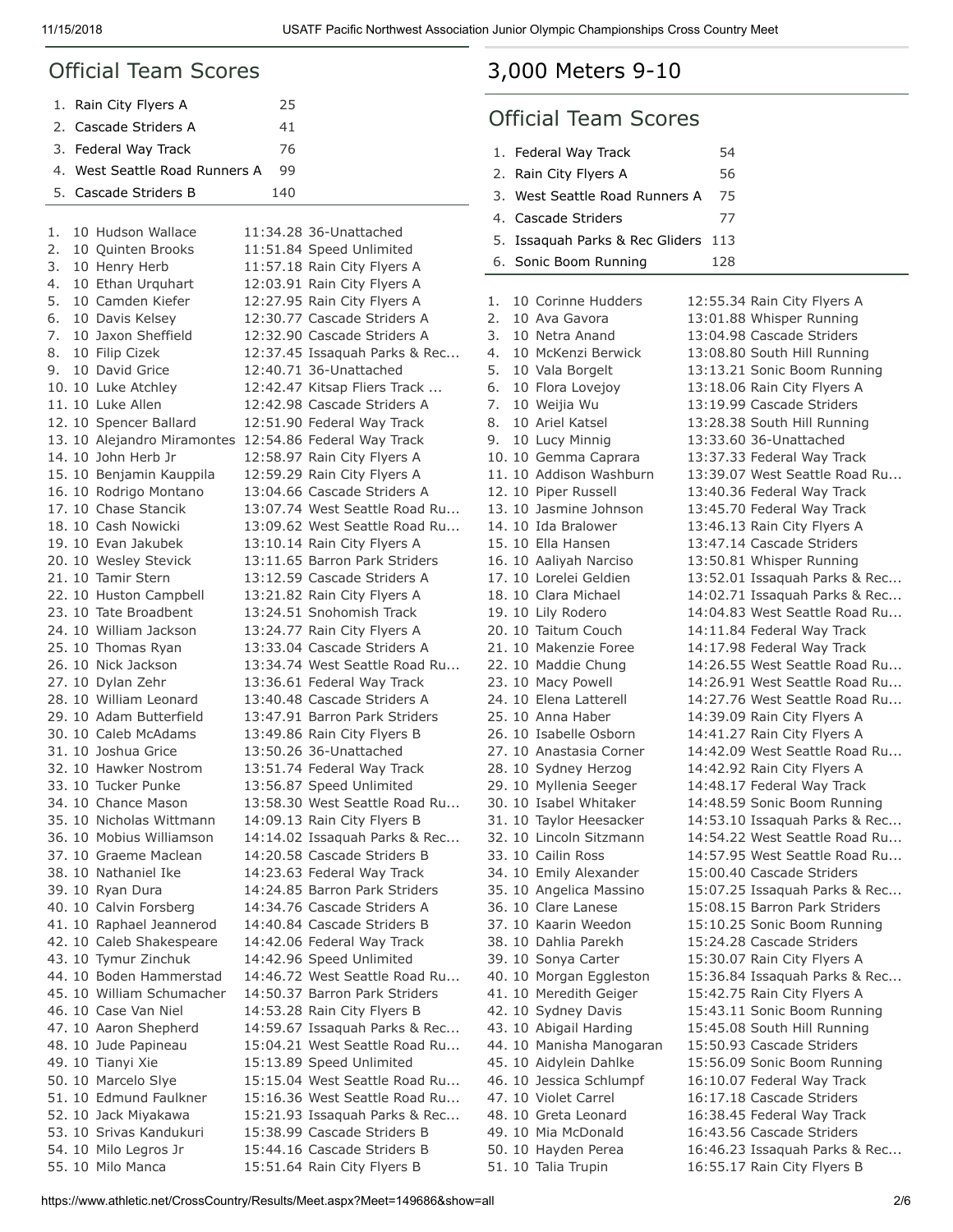| 56. 10 Quinnton Sing      | 16:04.92 Federal Way Track    |
|---------------------------|-------------------------------|
| 57. 10 Griffin Spottswood | 16:17.37 Cascade Striders B   |
| 58. 10 Elliott North      | 16:23.76 Cascade Striders B   |
| 59.10 Emmett Cox          | 16:27.42 West Seattle Road Ru |
| 60. 10 Zachary Gruben     | 16:27.69 Cascade Striders B   |
| 61. 10 Evan Leonard       | 16:59.81 Federal Way Track    |
| 62. 10 Preston Liwanag    | 18:57.99 Sonic Boom Running   |
| 63. 10 Dresden Dada       | 19:31.27 West Seattle Road Ru |
| 64. 10 Colby Whelan       | 19:33.57 West Seattle Road Ru |
| 65. 10 Whit Linxweiler    | 22:45.94 West Seattle Road Ru |
| Provided by Athletic.net  |                               |
|                           |                               |

# [3,000 Meters 11-12](https://www.athletic.net/CrossCountry/meet/149686/results/621338)

#### Official Team Scores

| 1. | Rain City Flyers A<br>54    |                             |
|----|-----------------------------|-----------------------------|
| 2. | Speed Unlimited<br>55       |                             |
| 3. | 76<br>Whisper Running       |                             |
| 4. | Cascade Striders A<br>82    |                             |
| 5. | Federal Way Track<br>97     |                             |
| 6. | 140<br>Rain City Flyers B   |                             |
| 7. | 201<br>Rain City Flyers C   |                             |
|    |                             |                             |
| 1. | 12 Hudson Atrosh            | 11:16.12 Speed Unlimited    |
| 2. | 12 Joachim Jakuc            | 11:18.82 Cascade Striders   |
| 3. | 12 Connor Rickey            | 11:22.62 Speed Unlimited    |
| 4. | 12 Shane Effgen             | 11:27.77 36-Unattached      |
| 5. | 12 Sam Soto                 | 11:28.64 Whisper Running    |
| 6. | 12 Keefe Russell            | 11:29.69 Federal Way Track  |
| 7. | 12 Owen Powell              | 11:35.67 Issaquah Parks &   |
| 8. | 12 Benjamin Lamperti        | 11:36.59 Issaquah Parks &   |
| 9. | 12 Chase McGee              | 11:39.02 Whisper Running    |
|    | 10. 12 Joshua Patel         |                             |
|    | 11. 12 Ashton Berwick       | 11:42.07 Speed Unlimited    |
|    |                             | 11:46.80 South Hill Running |
|    | 12. 12 Charlie McManus      | 11:52.91 Rain City Flyers A |
|    | 13. 12 Sean O'Malley        | 11:53.23 Snohomish Track    |
|    | 14. 12 Sam Schubert         | 11:54.64 Rain City Flyers A |
|    | 15. 12 Parker Mong          | 11:57.76 Skagit Swift       |
|    | 16. 12 Patrick Mirkin       | 12:03.84 36-Unattached      |
|    | 17. 12 Jayden Jones         | 12:04.16 Whisper Running    |
|    | 18. 12 Ian Brinkhaus        | 12:04.74 King Cobras Track  |
|    | 19. 12 Jonah Kearns         | 12:06.75 Rain City Flyers A |
|    | 20. 12 Duncan Frisbie-Smith | 12:09.67 Rain City Flyers A |
|    | 21. 12 Zackary Wilkins      | 12:14.63 Cascade Striders   |
|    | 22. 12 Caleb Hirschfeld     | 12:15.51 Rain City Flyers A |
|    | 23. 12 Aaron Beltran        | 12:22.79 Federal Way Track  |
|    | 24. 12 Max Billett          | 12:27.84 Rain City Flyers A |
|    | 25. 12 Daniel Montano       | 12:28.34 Cascade Striders   |
|    | 26. 12 Kaden Wagner         | 12:29.65 Snohomish Track    |
|    | 27. 12 Michael McCoy III    | 12:30.58 Whisper Running    |
|    | 28. 12 Dylan Borden         | 12:34.09 Barron Park Stride |
|    | 29. 12 Henry Nelson         | 12:35.07 36-Unattached      |
|    | 30. 12 Ronan Barringer      | 12:35.60 Federal Way Track  |
|    | 31. 12 KeyShawn Shepard     | 12:35.96 36-Unattached      |
|    | 32. 12 Col Snelling         | 12:43.32 Rain City Flyers A |
|    | 33. 12 Dawson Berwick       | 12:47.15 South Hill Running |
|    | 34. 12 Kurt Young           | 12:53.73 Speed Unlimited    |
|    | 35. 12 Levi Hanscom         | 12:54.99 Rain City Flyers B |
|    | 36. 12 Jackson Punke        | 13:01.44 Speed Unlimited    |
|    | 37. 12 Aiden Cardona Ruud   | 13:05.41 Cascade Striders   |
|    | 38. 12 Aaron Batho          | 13:07.94 Rain City Flyers A |
|    | 39. 12 Hans Wilwerding      | 13:10.67 Rain City Flyers B |
|    |                             |                             |

| 52. 10 Daphne Houghton   | 17:22.97 West Seattle Road Ru |
|--------------------------|-------------------------------|
| 53. 10 Madelyn Thomas    | 17:24.21 West Seattle Road Ru |
| 54. 10 Anna Bayless      | 17:30.11 Sonic Boom Running   |
| 55. 10 Sophia Whitaker   | 17:42.03 Sonic Boom Running   |
| 56. 10 Kennedy Shepard   | 17:55.28 36-Unattached        |
| 57. 10 Symone Shepard    | 18:29.77 36-Unattached        |
| 58. 10 Gaby Melendez     | 18:35.02 West Seattle Road Ru |
| Provided by Athletic.net |                               |

#### [3,000 Meters 11-12](https://www.athletic.net/CrossCountry/meet/149686/results/621339)

#### Official Team Scores

|                   |          | 1. Whisper Running A             | 47 |                               |
|-------------------|----------|----------------------------------|----|-------------------------------|
|                   |          | 2. Whisper Running A             | 47 |                               |
|                   |          | 3. Whisper Running A             | 47 |                               |
|                   |          | 4. Rain City Flyers A            | 74 |                               |
|                   |          | 5. Snohomish Track               | 81 |                               |
|                   |          | 6. Federal Way Track             | 86 |                               |
|                   |          | 7. Cascade Striders A            | 88 |                               |
|                   |          |                                  |    |                               |
|                   |          | 8. West Seattle Road Runners 122 |    |                               |
|                   |          |                                  |    |                               |
|                   | 1.       | 12 Ava Borsheim                  |    | 11:44.61 Federal Way Track    |
| ed Unlimited      | 2.<br>3. | 12 Julia Couch<br>12 Elle Thomas |    | 11:49.43 Federal Way Track    |
| ade Striders A    |          |                                  |    | 11:57.57 Whisper Running A    |
| ed Unlimited      | 4.       | 12 Hailey Wallace                |    | 12:09.21 Snohomish Track      |
| Inattached        | 5.       | 12 Abigail Gavora                |    | 12:13.77 Whisper Running A    |
|                   | 6.       | 12 Sarah Lindquist               |    | 12:18.38 Rain City Flyers A   |
| sper Running      | 7.       | 12 Kamryn Wenz                   |    | 12:22.42 Snohomish Track      |
| ral Way Track     | 8.       | 12 Kira Bringemeier              |    | 12:22.99 Cascade Striders A   |
| quah Parks & Rec  | 9.       | 12 Elena Lovejoy                 |    | 12:26.12 Rain City Flyers A   |
| quah Parks & Rec  |          | 10. 12 Bethany McKinstry         |    | 12:26.57 Whisper Running A    |
| sper Running      |          | 11. 12 Delaney Brinkhaus         |    | 12:26.82 King Cobras Track &  |
| ed Unlimited      |          | 12. 12 Gwendolyn Evans           |    | 12:27.67 Cascade Striders A   |
| h Hill Running:   |          | 13. 12 Mesafint Englert          |    | 12:30.45 Federal Way Track    |
| City Flyers A     |          | 14. 12 Alexis Leone              |    | 12:32.07 Whisper Running A    |
| nomish Track      |          | 15. 12 Mio Masunaga              |    | 12:33.66 36-Unattached        |
| City Flyers A     |          | 16. 12 Tegan Rain                |    | 12:37.17 Rain City Flyers A   |
| jit Swift         |          | 17. 12 Greta Watson              |    | 12:41.16 36-Unattached        |
| <b>Inattached</b> |          | 18. 12 Taylor Palmer             |    | 12:43.94 Kitsap Fliers Track  |
| sper Running      |          |                                  |    | 12:44.73 Cascade Striders A   |
| Cobras Track &    |          | 19. 12 Sydney Collier            |    |                               |
| City Flyers A     |          | 20. 12 Clara Mackison            |    | 12:58.77 Barron Park Striders |
| City Flyers A     |          | 21. 12 Abigail Rounds            |    | 13:02.27 Whisper Running A    |
| ade Striders A    |          | 22. 12 Ella Falck                |    | 13:03.53 36-Unattached        |
|                   |          | 23. 12 Anna Lendrum Fort         |    | 13:04.38 Rain City Flyers A   |
| City Flyers A     |          | 24. 12 Addison Crum              |    | 13:05.00 Whisper Running A    |
| ral Way Track     |          | 25. 12 Francesca Acceturo        |    | 13:08.10 Snohomish Track      |
| City Flyers A     |          | 26. 12 June Pierson              |    | 13:11.19 West Seattle Road Ru |
| ade Striders A:   |          | 27. 12 Elsa Minnig               |    | 13:12.58 West Seattle Road Ru |
| nomish Track      |          | 28. 12 Lauren Owens              |    | 13:15.07 Cascade Striders A   |
| sper Running      |          | 29. 12 Samantha Sherick          |    | 13:20.17 West Seattle Road Ru |
| on Park Striders  |          | 30. 12 Phebe Willson             |    | 13:24.00 Whisper Running A    |
| <b>Inattached</b> |          | 31. 12 Finley Messer             |    | 13:29.40 Snohomish Track      |
| ral Way Track     |          | 32. 12 Charlotte Lamb            |    | 13:31.75 Snohomish Track      |
| <b>Inattached</b> |          | 33. 12 Elle Papineau             |    | 13:35.82 West Seattle Road Ru |
| City Flyers A     |          | 34. 12 Lilian Gregorich          |    | 13:42.55 Rain City Flyers A   |
| h Hill Running:   |          |                                  |    | 13:43.16 Whisper Running B    |
| ed Unlimited      |          | 35. 12 Madelyn Cooke             |    |                               |
| City Flyers B     |          | 36. 12 Claire Rogge              |    | 13:43.38 Whisper Running A    |
| ed Unlimited      |          | 37. 12 Rosa Van Niel             |    | 13:48.03 Rain City Flyers A   |
| ade Striders A    |          | 38. 12 Serafina Shin vonN        |    | 13:48.97 Rain City Flyers A   |
|                   |          | 39. 12 Sadie Miller              |    | 13:54.70 West Seattle Road Ru |
| City Flyers A     |          | 40. 12 Sylvia Huckins            |    | 14:05.71 36-Unattached        |

41. 12 Ashley Whitten 14:16.73 Cascade Striders A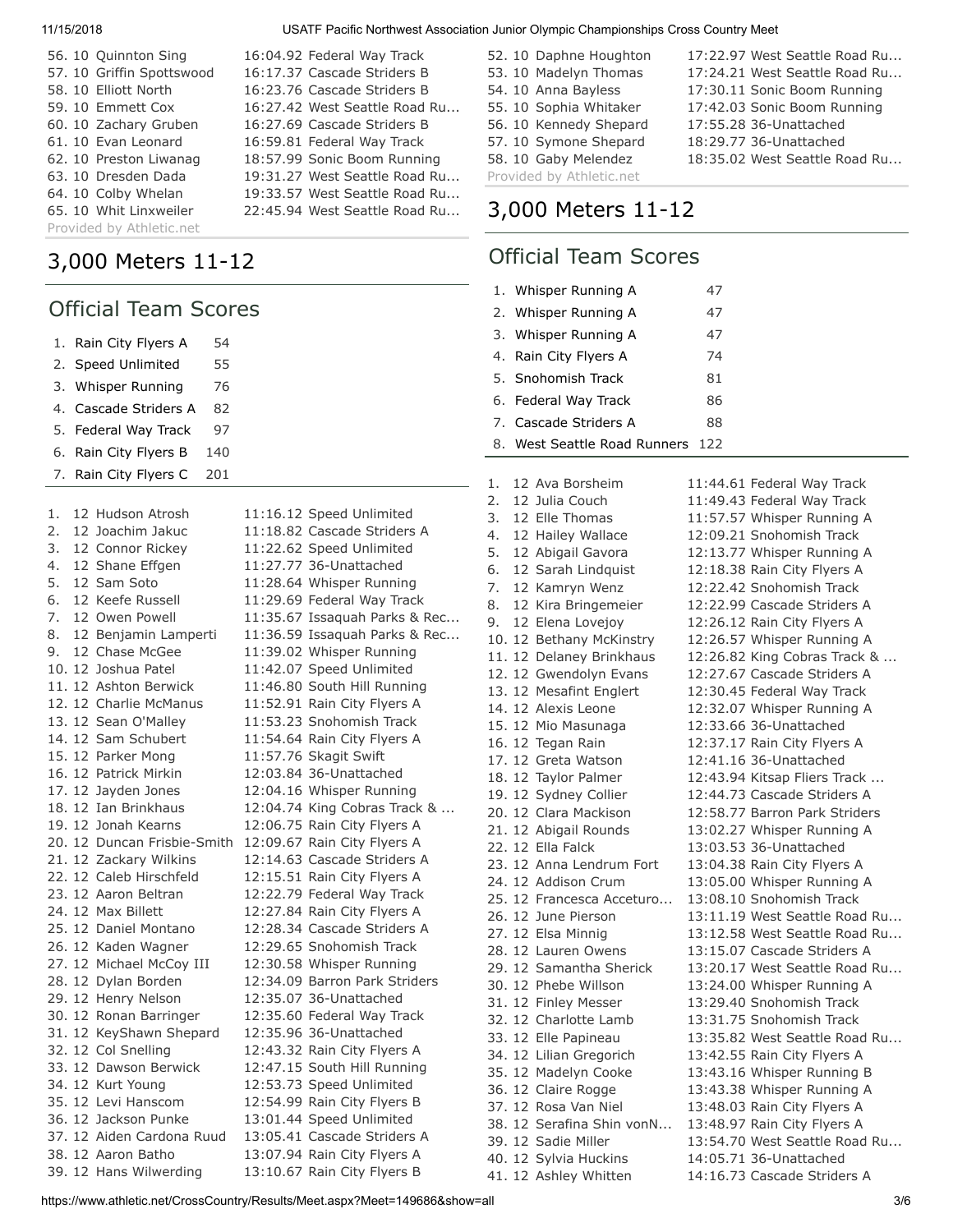|  | 40. 12 Noam Rafalovich<br>41. 12 Nathan Hudders<br>42. 12 Decius Michelon | 13:13.76 Cascade Striders A<br>13:16.52 Rain City Flyers B<br>13:17.41 Federal Way Track |
|--|---------------------------------------------------------------------------|------------------------------------------------------------------------------------------|
|  | 43. 12 Rayhan Sathiq                                                      | 13:17.93 Cascade Striders A                                                              |
|  | 44. 12 Myles Barrera                                                      | 13:19.09 Kitsap Fliers Track                                                             |
|  | 45. 12 Maceo Rivers                                                       | 13:23.24 Federal Way Track                                                               |
|  | 46.12 Oscar Zimmerman                                                     | 13:23.50 Rain City Flyers B                                                              |
|  | 47. 12 Leonidas Michelon                                                  | 13:27.84 Federal Way Track                                                               |
|  | 48. 12 Finn Gilbert                                                       | 13:39.15 West Seattle Road Ru                                                            |
|  | 49. 12 Johan Leuschke                                                     | 13:44.92 Rain City Flyers C                                                              |
|  | 50. 12 Cameron Trichel                                                    | 13:45.63 Speed Unlimited                                                                 |
|  | 51. 12 Jackson Fitch                                                      | 13:47.28 Rain City Flyers B                                                              |
|  | 52. 12 Jack Bigelow                                                       | 13:49.35 Rain City Flyers B                                                              |
|  | 53. 12 Riley Magill                                                       | 13:49.99 Rain City Flyers B                                                              |
|  | 54. 12 Jonah Parda-Jay                                                    | 13:56.14 Rain City Flyers B                                                              |
|  | 55. 12 Austin Wick                                                        | 14:01.19 Whisper Running                                                                 |
|  | 56, 12 William Frederick                                                  | 14:09.72 West Seattle Road Ru                                                            |
|  | 57. 12 Isaak Friis-Alfers                                                 | 14:12.68 West Seattle Road Ru                                                            |
|  | 58. 12 Connor Withey Evans                                                | 14:13.01 Rain City Flyers C                                                              |
|  | 59. 12 Jonas Couch                                                        | 14:14.54 Federal Way Track                                                               |
|  | 60. 12 Jude Dooley                                                        | 14:23.81 Federal Way Track                                                               |
|  | 61. 12 Yusuf Moazzam                                                      | 14:29.72 Cascade Striders A                                                              |
|  | 62. 12 Gavin Maclean                                                      | 14:55.22 Cascade Striders A                                                              |
|  | 63. 12 Antoine Artigalas                                                  | 15:13.50 Rain City Flyers C                                                              |
|  | 64. 12 Marcos Jessup                                                      | 15:26.57 South Hill Running                                                              |
|  | 65, 12 Andrew Shan                                                        | 15:37.63 Rain City Flyers C                                                              |
|  | 66. 12 Gareth Phelps                                                      | 15:41.06 Rain City Flyers C                                                              |
|  | 67. 12 Robbie Morris                                                      | 15:45.98 Cascade Striders B                                                              |
|  | 68. 12 Ryan Ashley                                                        | 16:01.68 Cascade Striders B                                                              |
|  | 69. 12 Simeon McAdams                                                     | 16:03.10 Rain City Flyers C                                                              |
|  | 70. 12 August Hayes                                                       | 16:31.79 Issaquah Parks & Rec                                                            |
|  | 71. 12 Everett Burdett                                                    | 16:55.51 West Seattle Road Ru                                                            |
|  | Provided by Athletic.net                                                  |                                                                                          |

## [4,000 Meters 13-14](https://www.athletic.net/CrossCountry/meet/149686/results/621340)

|    | <b>Official Team Scores</b>  |     |                               |  |  |  |  |
|----|------------------------------|-----|-------------------------------|--|--|--|--|
|    | 1. Rain City Flyers A        | 24  |                               |  |  |  |  |
|    | 2. Speed Unlimited           | 63  |                               |  |  |  |  |
|    | 3. Snohomish Track           | 102 |                               |  |  |  |  |
|    | 4. Camas XC                  | 109 |                               |  |  |  |  |
|    | 5. Whisper Running           | 124 |                               |  |  |  |  |
|    | 6. Rain City Flyers B        | 136 |                               |  |  |  |  |
|    | 7. Federal Way Track         | 137 |                               |  |  |  |  |
|    | 8. West Seattle Road Runners | 202 |                               |  |  |  |  |
|    |                              |     |                               |  |  |  |  |
|    | 1. 14 Zack Munson            |     | 13:26.59 36-Unattached        |  |  |  |  |
|    | 2. 14 Drew Oliver            |     | 13:38.19 Rain City Flyers A   |  |  |  |  |
|    | 3. 14 Kya Villanueva         |     | 13:44.24 Speed Unlimited      |  |  |  |  |
|    | 4. 14 William Schneider      |     | 13:51.59 Rain City Flyers A   |  |  |  |  |
|    | 5. 14 Tenichi Gordon         |     | 14:07.64 Kitsap Fliers Track  |  |  |  |  |
|    | 6. 14 Liam Heninger          |     | 14:12.99 Issaquah Parks & Rec |  |  |  |  |
|    | 7. 14 Carter Joy             |     | 14:14.89 Rain City Flyers A   |  |  |  |  |
|    | 8. 14 Sean Bubernak          |     | 14:16.35 36-Unattached        |  |  |  |  |
| 9. | 14 Daniel Barna              |     | 14:21.58 Whisper Running      |  |  |  |  |

| 42. 12 Tatum Ford           | 14:19.65 Cascade Striders A   |
|-----------------------------|-------------------------------|
| 43. 12 Audrey Grice         | 14:30.85 36-Unattached        |
| 44. 12 Amanda Grant         | 14:34.62 Whisper Running B    |
| 45. 12 Kimberly Zhao        | 14:37.62 Cascade Striders A   |
| 46. 12 Autumn Liwanag       | 14:41.94 Federal Way Track    |
| 47. 12 Emma Teters          | 14:46.65 Federal Way Track    |
| 48. 12 Lauryn Heitmann      | 14:54.83 Federal Way Track    |
| 49. 12 Naomi Dunne-Loper    | 14:57.78 Rain City Flyers B   |
| 50. 12 Mackenzie Walker     | 15:00.45 Rain City Flyers B   |
| 51. 12 Hazel Geiger         | 15:49.37 Rain City Flyers A   |
| 52. 12 Sienna Shoemaker     | 15:53.74 West Seattle Road Ru |
| 53. 12 Mia Abigail Mayachar | 16:09.93 Rain City Flyers B   |
| 54. 12 Stella Martinez      | 16:18.73 Cascade Striders A   |
| 55. 12 Darinah Hou          | 16:25.29 Cascade Striders B   |
| 56. 12 Stella Klem          | 16:29.08 West Seattle Road Ru |
| 57. 12 Madelyn Mitchell     | 16:55.20 Federal Way Track    |
| 58. 12 Maya Amandus         | 22:55.82 West Seattle Road Ru |
| Provided by Athletic.net    |                               |

## [4,000 Meters 13-14](https://www.athletic.net/CrossCountry/meet/149686/results/621341)

# Official Team Scores

| 1. Speed Unlimited               | 53  |
|----------------------------------|-----|
| 2. Rain City Flyers              | 78  |
| 3. Whisper Running B             | 83  |
| 4. Whisper Running A             | 85  |
| 5. Whisper Running A             | 85  |
| 6. South Hill Running            | 91  |
| 7. Cascade Striders              | 101 |
| 8. West Seattle Road Runners 157 |     |

| 1. | 14 Alyvia Brown            | 15:41.33 Cascade Striders     |
|----|----------------------------|-------------------------------|
| 2. | 14 Ava Hagwell             | 15:53.12 Speed Unlimited      |
| 3. | 14 Megan Kolenski          | 15:55.23 Speed Unlimited      |
| 4. | 14 Kaia Swegler Richm      | 15:55.98 36-Unattached        |
| 5. | 14 Anika Jones             | 15:57.80 Rain City Flyers     |
| 6. | 14 Ella Budden             | 16:01.27 Speed Unlimited      |
| 7. | 14 Kylee Shakespeare       | 16:01.71 South Hill Running   |
| 8. | 14 Amelia Hoagland         | 16:01.98 Skagit Swift         |
| 9. | 14 Maisie McManus          | 16:03.32 Rain City Flyers     |
|    | 10. 14 Charlotte Wilson    | 16:04.72 Whisper Running B    |
|    | 11. 14 Ainsley Herron      | 16:06.25 Cascade Striders     |
|    | 12. 14 Madison Wick        | 16:19.91 Whisper Running A    |
|    | 13. 14 Kennedy Shakespeare | 16:21.91 South Hill Running   |
|    | 14. 14 Sara Cordova        | 16:24.69 Whisper Running B    |
|    | 15. 14 Sage Mailhiot       | 16:25.79 Skagit Swift         |
|    | 16. 14 Rachel Jin          | 16:34.09 Speed Unlimited      |
|    | 17. 14 Jane Harig          | 16:35.90 Issaquah Parks & Rec |
|    | 18. 14 Abigail MacDonald   | 16:44.97 Rain City Flyers     |
|    | 19. 14 Natalie Peddie      | 16:45.69 Whisper Running A    |
|    | 20. 14 Kiley O'Brien       | 16:49.12 Whisper Running A    |
|    | 21. 14 Olivia DeBoer       | 16:52.69 South Hill Running   |
|    | 22. 14 Talia Willson       | 16:53.85 Cascade Striders     |
|    | 23. 14 Alyssa Flindt       | 16:56.87 Issaquah Parks & Rec |
|    | 24. 14 Abigail Wall        | 16:57.21 Whisper Running B    |
|    | 25. 14 Hanna Bailey        | 16:58.61 Whisper Running A    |
|    | 26. 14 Candice Owen        | 17:02.98 Whisper Running B    |
|    | 27, 14 Sloane Selenis      | 17:14.32 Rain City Flyers     |
|    | 28. 14 Lauren Amato        | 17:19.36 Whisper Running B    |
|    | 29. 14 Lily Odonoghue-mcd  | 17:23.01 36-Unattached        |
|    | 30. 14 Claire Reeburgh     | 17:28.06 Whisper Running A    |
|    | 31. 14 Sophia Litton       | 17:31.35 West Seattle Road Ru |

https://www.athletic.net/CrossCountry/Results/Meet.aspx?Meet=149686&show=all 4/6

10. 14 Jakob Broadbent 14:27.02 Snohomish Track 11. 14 Will Sandnes 14:31.12 Rain City Flyers A 12. 14 Adrean Tafolla 14:32.96 Speed Unlimited 13. 14 Robert Dunne-Loper 14:33.56 Rain City Flyers A 14. 14 Michael Hanrahan 14:34.97 Skagit Swift 15. 14 Logan Johns 14:35.73 36-Unattached 16. 14 Camden Jaureguy 14:37.00 Rain City Flyers A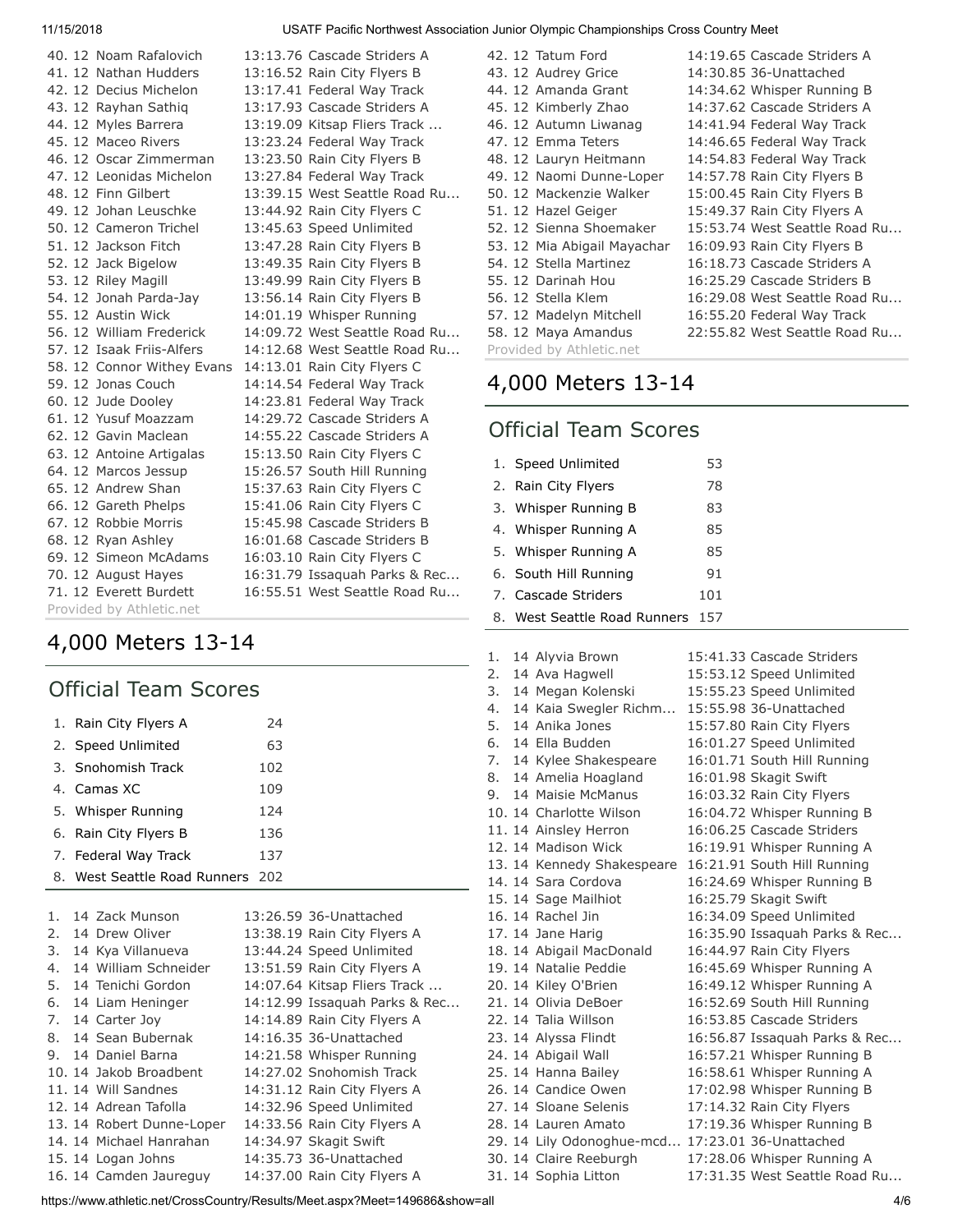17. 14 Alec Ibarra 14:37.56 36-Unattached 18. 14 Kelton Gagnon 14:38.60 36-Unattached 19. 14 Tove Schweizer 14:41.04 Skagit Swift 20. 14 Stephen Bleakley-H... 14:42.13 Rain City Flyers B 21. 14 Jude Helmes 14:48.40 Whisper Running 22. 14 Braden Wallace 14:48.61 Snohomish Track 23. 14 Luke Tupper 14:56.31 Camas XC 24. 14 Trey Keyser 14:59.10 36-Unattached 25. 14 Aaron Heisser 14:59.39 Speed Unlimited 26. 14 Melkamu Englert 15:00.75 Federal Way Track 27. 14 Brennen Rickey 15:05.12 Speed Unlimited 28. 14 Tyler Dinh 15:05.88 Camas XC 29. 14 Triton Vitale 15:16.39 Federal Way Track 30. 14 Alexander Trevino 15:19.56 36-Unattached 31. 14 Tanner Dozier 15:20.34 Camas XC 32. 14 Gabriel Kary 15:24.78 Speed Unlimited 33. 14 Quincy Purcell 15:25.67 Rain City Flyers A 34. 14 Ammon Wagner 15:26.82 Snohomish Track 35. 14 Ben Jordan 15:27.13 Whisper Running 37. 14 Ethan Erickson 15:29.38 Rain City Flyers B 38. 14 Jon Kenyon 15:41.06 Snohomish Track 39. 14 Jackson Currit 15:43.20 Rain City Flyers B 40. 14 Aiden Stewart 15:45.36 Camas XC 41. 14 Northern Brown 15:52.43 Cascade Striders 43. 14 Chas Brooks 15:57.37 Camas XC 44. 14 Ethan Buck 15:58.81 Federal Way Track 45. 14 Hayden Reich 16:02.07 Camas XC 46. 14 Samuel Grice 16:02.57 36-Unattached 47. 14 Leo Clarke 16:06.30 Rain City Flyers B 48. 14 Garrich Lindley Jr 16:08.00 36-Unattached 49. 14 Zohar Rafalovich 16:18.83 Cascade Striders 50. 14 Ivan Hernandez Villa 16:21.24 Cascade Striders 53. 14 Seth Hicks 16:27.80 Snohomish Track 54. 14 Niko Manolides 16:30.48 Federal Way Track 58. 14 Carter Mitchell 16:45.03 Federal Way Track 59. 14 Brennen Bowman 16:49.63 Federal Way Track 60. 14 Scotty McPherson 16:56.76 Whisper Running 62. 14 Luke Brubaker 17:05.42 Rain City Flyers B 63. 14 Clark Dinh 17:11.55 Camas XC 64. 14 Liam Miller 17:19.29 Federal Way Track 65. 14 Grayson Caldwell 17:29.16 Whisper Running 67. 14 Koen Schweizer 17:38.15 Skagit Swift 68. 14 Ethan Miller 17:44.42 Skagit Swift 69. 14 Romeo Bustillo III 17:52.58 Snohomish Track 70. 14 Owen Liss 17:56.30 Whisper Running 72. 14 Nicholas Wilson 18:35.42 Federal Way Track 73. 14 Owen Hill 19:51.62 West Seattle Road Ru... 74. 14 Taylor Frederick 20:08.03 West Seattle Road Ru... 75. 14 Ammar Ghouse 20:43.89 Cascade Striders Provided by Athletic.net

# 36. 14 Evan Oroho 15:27.34 King Cobras Track & ... 42. 14 Kaden Greenlief 15:56.08 Issaquah Parks & Rec... 51. 14 Ewan Kae 16:22.94 West Seattle Road Ru... 52. 14 Reidar Aageson 16:23.34 Issaquah Parks & Rec... 55. 14 Elliott Burdett 16:31.66 West Seattle Road Ru... 56. 14 Cole Erickson 16:35.79 Kitsap Fliers Track ... 57. 14 John Beebe 16:42.04 King Cobras Track & ... 61. 14 Joseph Lee 17:04.88 West Seattle Road Ru... 66. 14 Cole Bauersfeld 17:36.61 West Seattle Road Ru... 71. 14 Miles Kelly 18:18.33 West Seattle Road Ru...

32. 14 Giada Oliva 17:34.13 Issaquah Parks & Rec... 33. 14 Morgan Geddry 17:35.43 Whisper Running A 34. 14 Ava Wodrich 17:51.57 West Seattle Road Ru... 35. 14 Olivia Wildes 18:03.73 36-Unattached 36. 14 Kayla Lucas 18:07.61 South Hill Running 37. 14 Danica Stinchfield 18:10.92 36-Unattached 38. 14 Isabel DeBoer 18:11.16 South Hill Running 39. 14 Sophie Hollinger 18:14.08 Speed Unlimited 40. 14 Anya Souza-Ponce 18:23.44 Rain City Flyers 41. 14 Ava Carrel 18:31.90 Cascade Striders 42. 14 Catrin Wodrich 18:38.48 West Seattle Road Ru... 43. 14 Yesenia Soriano 18:40.57 South Hill Running 44. 14 Elise Whaley 18:45.96 West Seattle Road Ru... 45. 14 Paige Maas 18:54.08 Whisper Running B 46. 14 Sierra Mason 19:01.99 West Seattle Road Ru... 47. 14 Tyler Dittmann 19:25.53 36-Unattached 48. 14 Eileen Chang 19:26.05 Rain City Flyers 49. 14 Finnley O'Brien 19:41.36 South Hill Running 50. 14 Hannah Isabelle Ma... 20:51.78 Rain City Flyers 51. 14 Tresley Love 21:00.27 36-Unattached 52. 14 Kesley Love 22:13.35 36-Unattached 53. 14 Leah Harden 23:13.64 36-Unattached 54. 14 Sofia Alvi 23:33.66 Cascade Striders 55. 14 Esme Jablonsky 23:58.04 West Seattle Road Ru... 56. 14 Ella Flinn 28:20.00 West Seattle Road Ru... Provided by Athletic.net

# [5,000 Meters 15-18](https://www.athletic.net/CrossCountry/meet/149686/results/621343)

## Official Team Scores

1. [South Hill Running](https://www.athletic.net/CrossCountry/School.aspx?SchoolID=73901) 15

Provided by Athletic.net

| 1. | 16 Naomi Smith             | 19:09.44 36-Unattached      |
|----|----------------------------|-----------------------------|
| 2. | 16 Milena Kalisch          | 20:10.41 36-Unattached      |
| 3. | 16 Abigail Atkins          | 20:58.65 South Hill Running |
| 4. | 16 Jill Philbin            | 21:12.60 Rain City Flyers   |
|    | 5. 16 Anika Avelino        | 21:36.78 36-Unattached      |
|    | 6. 16 Rachel Matthes       | 21:49.08 36-Unattached      |
|    | 7. 16 Kelsey Ballard       | 21:50.65 South Hill Running |
|    | 8. 18 Sarah Lovan          | 22:00.80 36-Unattached      |
|    | 9. 16 Christina Crow       | 22:36.11 Speed Unlimited    |
|    | 10. 18 Meleah Kandoll      | 22:36.85 36-Unattached      |
|    | 11. 16 Alyssa Becker       | 22:37.19 36-Unattached      |
|    | 12. 16 Maja van Zuylen     | 22:38.01 Rain City Flyers   |
|    | 13. 16 Alexa Watson        | 22:41.18 36-Unattached      |
|    | 14. 16 Jada Morrison       | 22:53.43 South Hill Running |
|    | 15. 16 Hannah Meehan       | 22:54.15 36-Unattached      |
|    | 16. 16 Lauren Kaiser       | 23:02.82 Whisper Running    |
|    | 17. 18 Lily Dozier         | 23:37.13 Camas XC           |
|    | 18. 18 Heidi Yagen         | 24:22.89 South Hill Running |
|    | 19. 16 Payton Van denBosch | 26:00.07 36-Unattached      |
|    | 20. 18 Sesley Love         | 26:54.83 36-Unattached      |
|    | 21. 16 Kaitlyn Flowers     | 27:54.49 South Hill Running |
|    | 22. 16 Neala Ike           | 28:10.97 South Hill Running |
|    | 23. 16 Daria Oviatt        | 29:40.92 Camas XC           |
|    | 24. 16 Sabreen Moazzam     | 31:41.00 Cascade Striders   |

# [5,000 Meters 15-18](https://www.athletic.net/CrossCountry/meet/149686/results/621342)